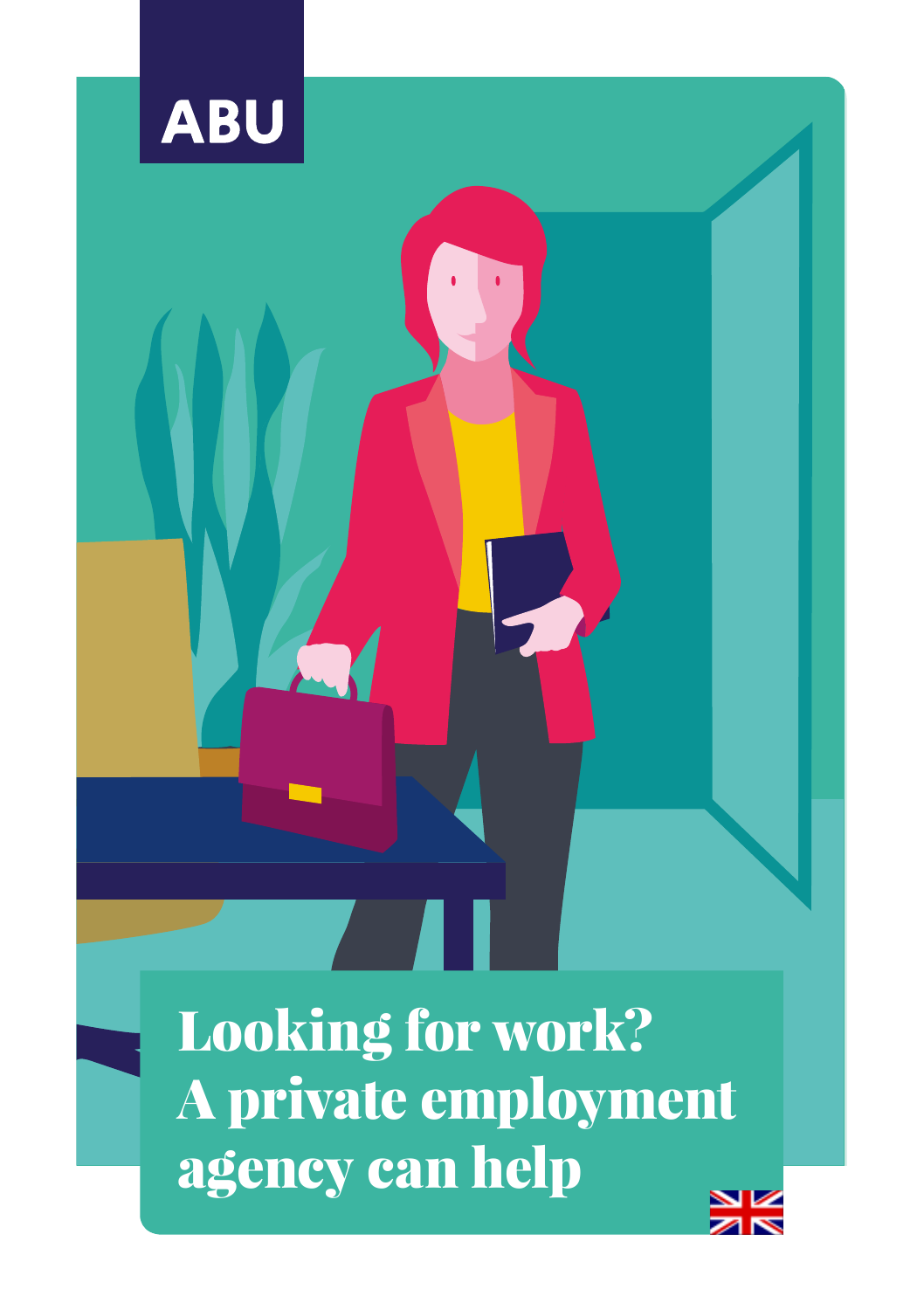# How does the private employment agency sector work?

**A private employment agency is a company which unites the supply and demand for work. Businesses (the user company) are always on the lookout for staff and ask agencies to support them.**

**Jobseekers can register free of charge with a private employment agency. Once registered, you discuss the kind of work you are seeking and what would suit you with an intermediary. The private employment agency then tries to find you work. If it succeeds, the agency becomes your new employer.**

## **What can the private employment agency do for me?**

Private employment agencies can help you find various types of work:

- $\blacksquare$  Temporary jobs
- **Permanent jobs**
- Supplementary jobs

You can also get help with CV writing, job applications and training opportunities.

## **What are you paid?**

If you work via a private employment agency, you will receive the same working conditions as colleagues working for the user company in the same job. This includes:

- **Nages**
- **Holiday pay and holiday leave**
- **Bonuses for irregular hours and overtime**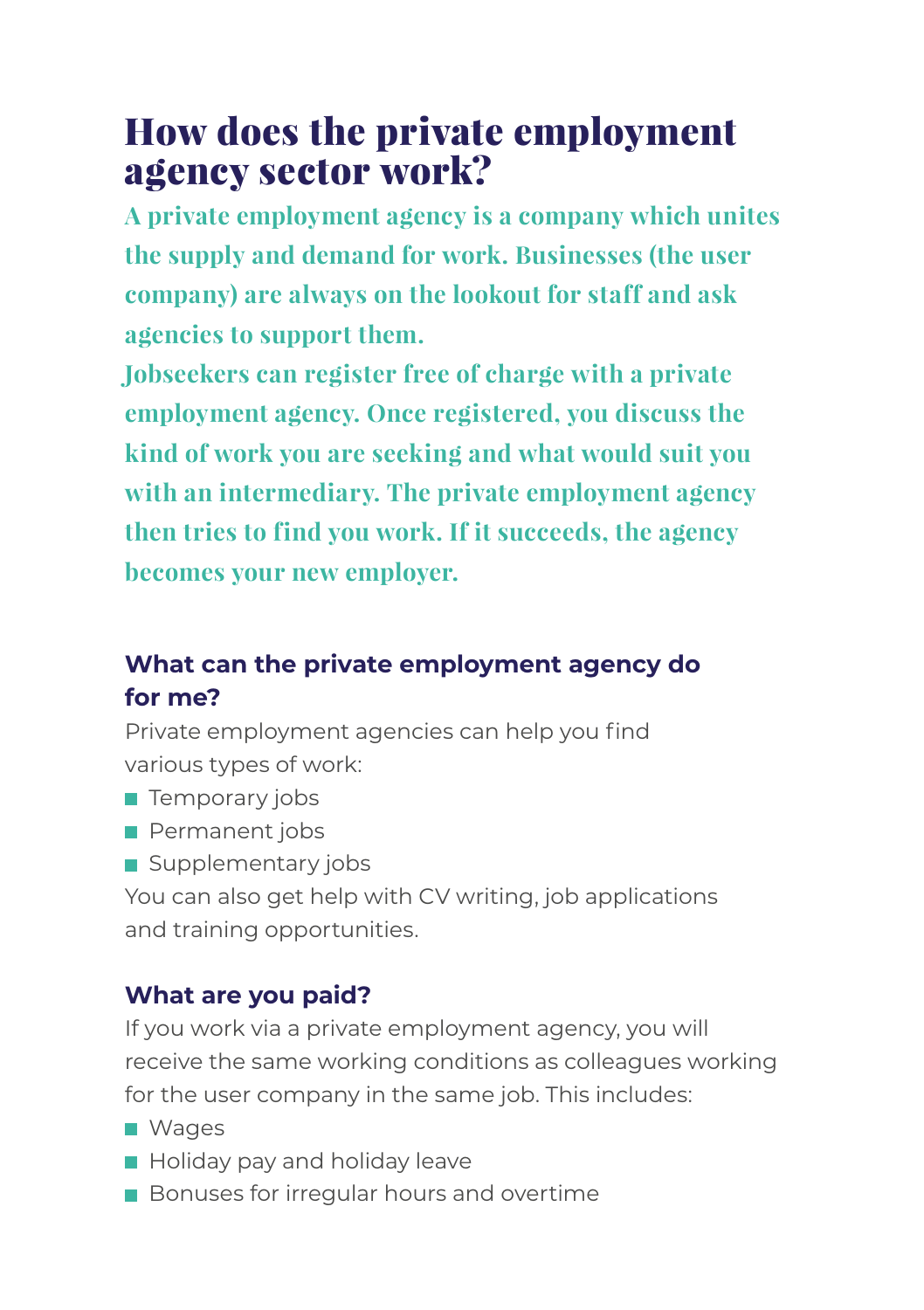### **Pension accrual**

 $\blacksquare$  Travel expenses

Always check that any private employment agency with whom you sign a contract is well organised and abides by the rules. This type of agency can be found on www.abu.nl.

## **The intermediary is there to support you**

The intermediary is your main point of contact with the agency. He or she is your personal supervisor when seeking, finding and keeping a job.

They know all about the labour market. They also know about jobs you might not consider but which nevertheless suit your skills and requirements.

Also useful: intermediaries can ask the user company questions. Questions you might not dare to ask, such as about your salary.

## **Lastly: make sure that you work through a reliable employment agency**

Make sure the agency is a member of the Algemene Bond Uitzendondernemingen (ABU). Check [https://www.abu.nl/](https://www.abu.nl/over-abu/vestigingen-abu-leden) [over-abu/vestigingen-abu-leden](https://www.abu.nl/over-abu/vestigingen-abu-leden) for the nearest private employment agency.

The online map with the branches of ABU-members is in Dutch. Below you can find the translation of the search terms.

- Zoek een vestiging: Find a branche
- Filter op regio: Search by region
- Filter op plaats: Search by place
- **Filter op organisatie: Find an employment agency** by name